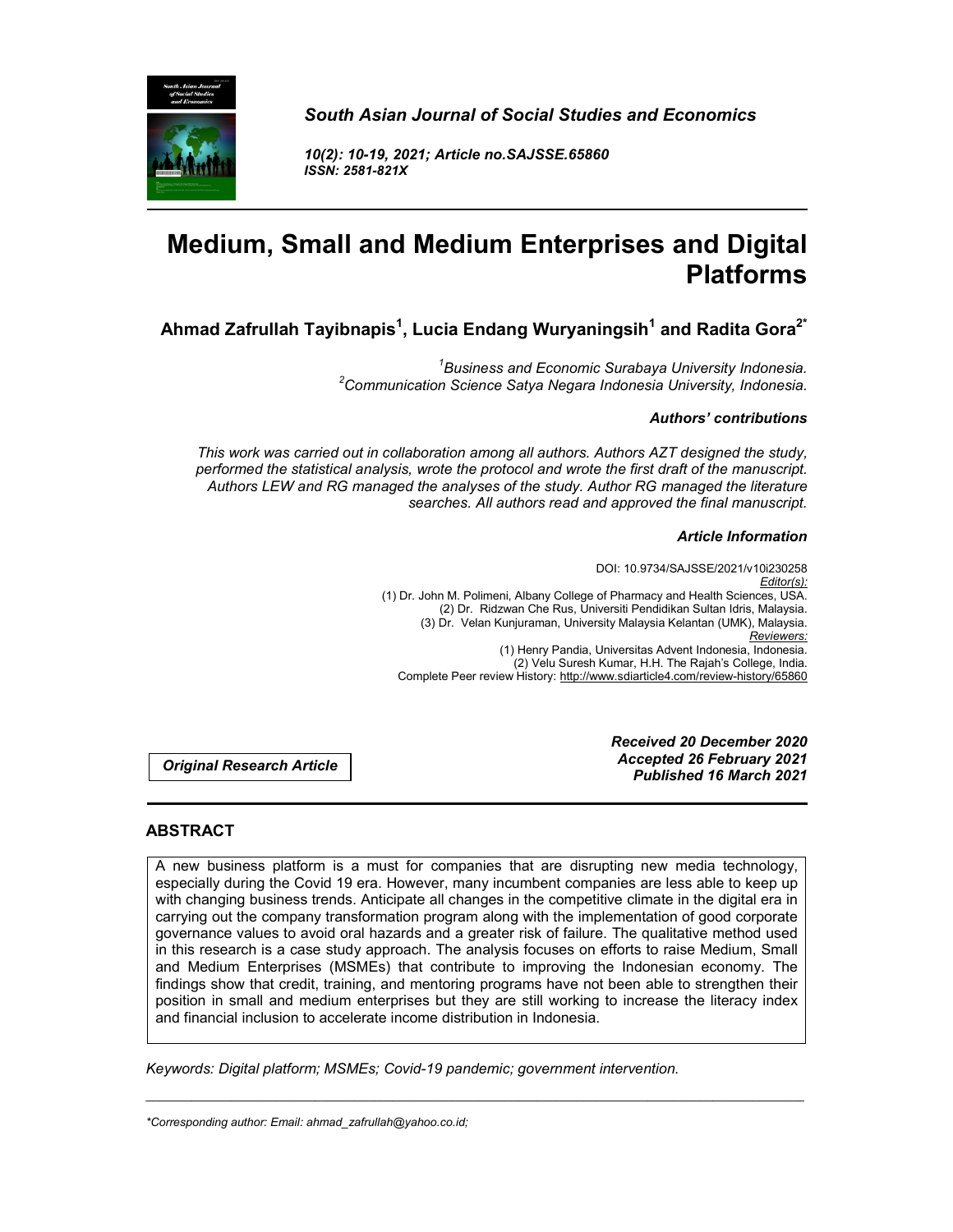## **1. INTRODUCTION**

In its publication, the Central Bureau of Statistics of the Republic of Indonesia (Indonesian: *Badan Pusat Statistik / BPS*) explained that the Indonesian economy experienced deflation of 0.1% in July 2020. The food, beverage, and tobacco group experienced deflation of 0.79% and contributed to deflation of 0.19%. Foodstuffs that contributed to deflation included shallots, broiled chicken, rice, garlic, cayenne pepper and sugar. This deflation in food and beverages indicates a decline in demand for food.

The decline in demand for food was correlated with a decrease in the exchange rate of agricultural food crops by 0.25%, or to be 110.17. Likewise, there was a decrease in the exchange rate of horticultural agricultural products by 0.74%, or to be 99.77; including deflation in the Household Consumption Index of 0.13%. In terms of the contribution of public expenditure, it appears that the 20% group (upper class) reaches 45.49% of the total national consumption, the 40% group (middle class) contributes 36.78%, and the 40% group (lower class) only contributes 17%.

Middle and upper income groups whose income is not disturbed tend to choose to save rather than spend their money, considering that no one knows when the Covid-19 pandemic will end and when the situation will return to normal. The tendency to save in the middle to upper class is increasing, as seen in the growth in the amount of money in circulation and deposits above IDR 1 billion. The same can be seen in the number of visits to shopping centers with a range of only 30-40%.

The Covid-19 pandemic has further eroded people's income and purchasing power. People's<br>savings are increasingly decreasing for savings are increasingly consumption needs, especially for those who experienced termination of employment or were laid off, resulting in an increasingly depleted source of household funds. Deflation in July and August 2020 was triggered more by falling prices for a number of food, beverage and transportation groups, indicating the large demand in the midst of the Covid-19 pandemic. Trends in other countries show that there is a slowdown in inflation and deflation that is hitting supply and demand.

In the midst of uncertainty during the Covid-19 pandemic, there is a tendency for people to return to basic needs rather than tertiary needs so that the sectors and subsectors producing basic needs will recover earlier. The business sectors that recover earlier, when large-scale social restrictions are relaxed, are food, beverages and pharmaceutical products. Public uncertainty in consuming is likely to continue and consumers tend to wait and see because they have to tightly regulate spending due to low income. Small and medium enterprises are increasingly squeezed by the situation. The decline in spending amid the Covid-19 pandemic is mainly triggered by the weakening of the purchasing power of the lower class and the tendency of the upper middle segment to withhold spending resulting in further pressure on the income of small and medium enterprises. People tend to only spend on basic necessities, while unplanned purchases are getting lower. In fact, under normal conditions, unplanned purchases tend to be greater than planned purchases.

The results of a survey conducted by the Central Bureau of Statistics of the Republic of Indonesia (September 2020) explained that there was a decrease in the income of micro and small businesses by 84% and 82% in medium and large businesses. The sharpest declines were in the accommodation, food and beverage, other services, transportation and warehousing services, construction, manufacturing, and trade sectors. Furthermore, the results of a survey conducted by the Asian Development Bank (April-May 2020) in 4 countries such as Indonesia, the Philippines, Thailand and Laos involving 3,831 MSME respondents explained that the contribution of MSMEs to Gross Domestic Product in the 4 countries was more than 50%. The imposition of regional restrictions had a negative impact on MSMEs, but some MSMEs were still operating despite a decrease in income of more than 40%. Based on the results of the ADB survey, it can be seen that 61.1% of MSMEs in Indonesia reduced the number of workers in March 2020, 59.8% of MSMEs reduced workers in March 2020, and 59.8% of MSMEs reduced workers in April 2020. Large scale reduction of workers was carried out in March-June 2020 and continued until October 2020.

With a contribution of 61.1% to Gross Domestic Product, the recovery of the ultra-micro and MSME sectors is very urgent amidst the pressure of the Covid-19 pandemic. However, the facts show that the problems faced by entrepreneurs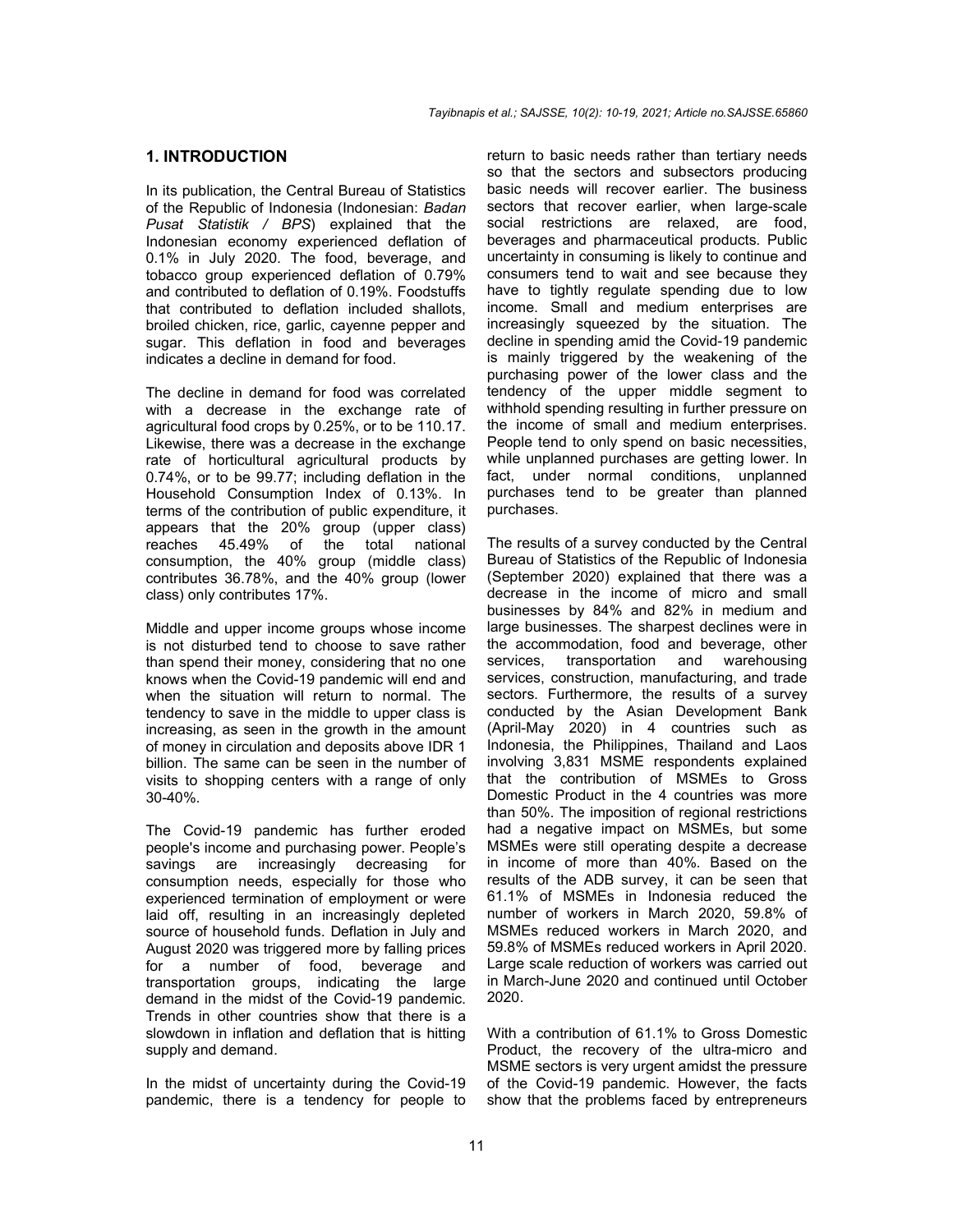are so complex that stimulus and capital assistance only are still inadequate. Other assistance that is needed by MSMEs includes entering the digital system economy, opening new markets, and increasing product<br>competitiveness. Communication and competitiveness. Communication and socialization are also needed in an effort to empower MSMEs, including solutions to raw material problems and increasing MSME certainty consistently. The recovery of MSMEs cannot be separated from the use of information technology, considering that digitalization is the key so that entrepreneurs can survive and develop amid the Covid-19 pandemic.

However, so far the number of business actors who have entered the digital ecosystem is still relatively small. This means that solutions and innovation are urgently needed for digitizing MSMEs. Unfortunately, the process of digitizing MSMEs cannot take place immediately. It is best to join electronic trade organizers, such as *Shopee, Tokopedia* and *Bukalapak*. Efforts to digitize MSMEs need to be maintained in various ways, including consistent and routine mentoring by e-commerce companies. Ultra-micro financing based on digital technology is intended to accelerate penetration and financial inclusion, considering that ultra-micro business actors still have difficulty accessing bank financing due to various factors, such as not having a bank account, a location that is difficult to reach, or a very small business scale.

The question that can be built in this research is how is the competitive climate change in the digital era and also changes in incumbent businesses with new business platforms. This research aims to determine the competitive climate change in the digital era in carrying out company transformation programs and also the problem of technology disruption in new business platforms for the development of educational revitalization.

## **2. LITERATURE REVIEW**

Due to their strategic role in development, MSMEs must continue to be developed. There should be mutual reinforcement between MSMEs and large businesses in the context of equitable distribution and realizing the greatest possible prosperity for the entire community. The government is obliged to direct, guide, protect and foster the business climate. In addition, the capacity of MSMEs including agricultural businesses from time to time needs to be

considered, given that most Indonesian people live and depend their economy on this sector.

J.M. Keynes (1937) stated that  $Y = C + I + G +$ (X-M). If there is deflation, this reflects weak demand, and the demand comes from household groups, investment spending, state spending and export-import results. Weak demand causes national income to decline from Y0 to Y1, or a decline in economic growth. As we all know that economic growth is one indicator of a country's economic performance [1].

Every country seeks to spur economic growth every year and prevent negative economic growth from occurring so as not to experience a recession. According to J.M. Keynes, if a recession occurs, the government needs to increase labor-intensive autonomous investment so that the purchasing power of low-income or poor people can be maintained. Likewise, the availability of infrastructure, such as toll roads, airports, international seaports, container terminals, gas networks and electricity networks, is attractive factor for potential investors to invest in a country, including the ease of business licensing. C.K. Prahalad (2004) in his book explains that efforts to develop ultra-micro and small businesses are one of the solutions for running the community's economy and empowering low-income people to consume. This means that developing frugal economy will be a strategic effort to save the national economy from the shackles of recession [1].

Experts state that small traders are business actors with relatively small capital who carry out production activities or sell goods and services to meet the needs of certain groups in society. This business activity is usually carried out in strategic places informally, such as roadsides, parks and river banks. From the perspective of business development, small traders, such as stalls, street vendors or hawkers, and small-scale shops are micro businesses that operate informally. In the Indonesian Dictionary it can be understood that small traders can be in the form of stalls, small shops, grocery stores, hawkers, and food and beverage stalls that sell directly to end users.

In Law Number 20 of 2008, it is explained that the criteria for micro businesses are having a net worth of at most IDR 50 million, excluding land and buildings for business premises, or having annual sales of at most IDR 300 million. The criteria for small businesses are having a net worth from more than IDR 50 million to IDR 500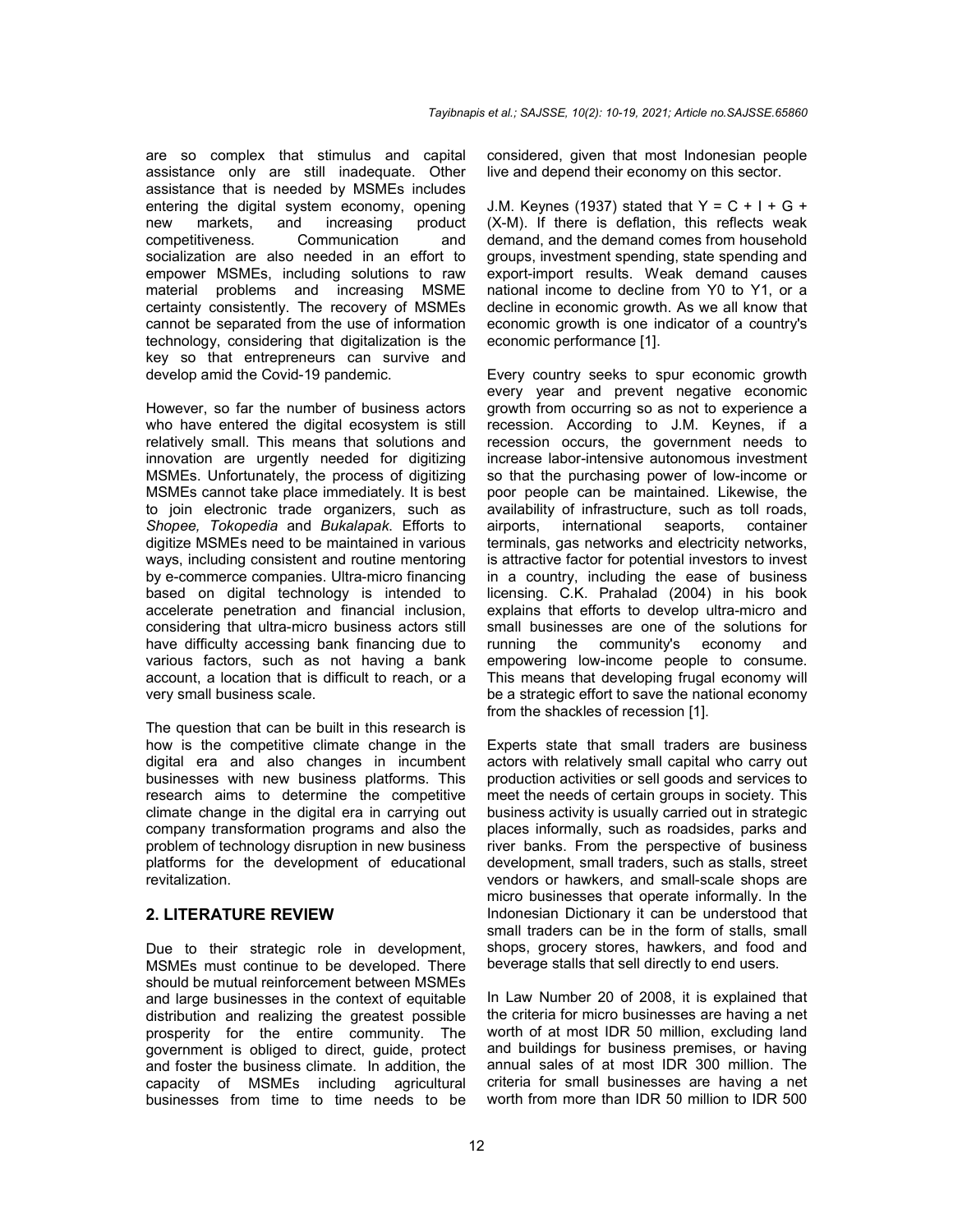million, excluding land and buildings for business premises, or having annual sales from more than IDR 300 million to a maximum of IDR 2.5 billion. The criteria for medium-sized businesses are having a net worth from more than IDR 500 million to a maximum of IDR 10 billion, excluding land and buildings for business premises, or having annual sales from more than IDR 2.5 billion to a maximum of IDR 50 billion. In the Job Creation Law, in the third part of article 6, it is stated that the criteria for MSMEs can include business capital, turnover, net worth indicators,<br>annual sales results. investment value. annual sales results, investment value, incentives and disincentives, application of environmentally friendly technology, local content, or the number of workers according to the criteria of each sector. The MSME criteria listed in the Job Creation Law will be further elaborated in Government Regulations, relevant Ministerial Instruction, and Regional Regulations.

The government's policy to provide business credit to ultra-micro and small businesses as well as social assistance for the poor and victims of termination of employment is believed to be able to save Indonesia's economy from recession. Moreover, it is supported by the disbursement of zakat funds and public donations for those affected by the Covid-19 pandemic. This is consistent with the view of J.M. Keynes when the economy goes into a recession [1].

#### **3. METHODOLOGY**

This research is a qualitative research with the aim to find out the development of MSMEs in Indonesia after being affected by the Covid-19 pandemic, a decrease in people's purchasing power and an economic recession. The Covid-19 outbreak had a negative impact on 84.7% of MSMEs, average income fell significantly by 53%, and around 72% of MSMEs experienced a decline in income of more than 40%. MSMEs have a very big role in the Indonesian economy. The facts show that 62.4 million MSMEs in Indonesia are able to absorb 97% of the workforce, contribute to Gross Domestic Product around 61%, and contribute to exports 14%. (BPS, 2020)

This descriptive qualitative research on MSMEs has several characteristics, including the role of the researchers, the relationships that are built, the process carried out, the role of meaning and interpretation, and the findings. Research activities to raise MSMEs from a downturn in business are not a "value free" discipline [2]. This

is because business ventures are a reality that is socially formed through the interaction of individuals and their environment. MSMEs are practices created by humans and the results of human creativity, including symbolic discourse formed by their owners.

An entrepreneur's perception of something is very dependent on the values, culture, experience, etc. that the individual carries. This qualitative analysis is rooted in the phenomenological approach and inductive logic, where the syllogism is built based on specific things or operational data of MSMEs in the field, and leads to general conclusions. Qualitative analysis strategies are used to analyze the ongoing social processes of MSMEs and the meaning of the facts that appear on the surface in an effort to understand the process and facts, and not just to explain these facts [3].

The model used in the inductive stage includes: [4].

- 1. To observe, identify, and re-check data.
- 2. To categorize the information obtained.
- 3. To browse and describe the categories.
- 4. To describe category relationships.
- 5. To draw general conclusions.
- 6. To build or explain a theory.

The data obtained are then grouped into themes and coded to see the similarity of the pattern of findings by always paying attention to the theoretical framework that has been developed to allow researchers to link the data with the research problem. This qualitative research examines the decline in people's purchasing power, the decline in retail businesses, and the number of MSMEs that have not yet entered the online realm. This qualitative research uses secondary data to obtain sufficient information in order to understand what the problem is, and if possible, an analytical framework can be developed to solve the economic problems faced by Indonesia during the Covid-19 pandemic. The substance of qualitative data is the meaning of any data that can be disclosed, both concrete and abstract. Meanings related to behavior always lead to concrete things, namely related to policies that must be taken to generate public spending and MSMEs. [5]

Macro meanings move from objective meanings to subjective meanings, likewise micro meanings move from objective meanings to subjective meanings. Conversely, objective meaning can be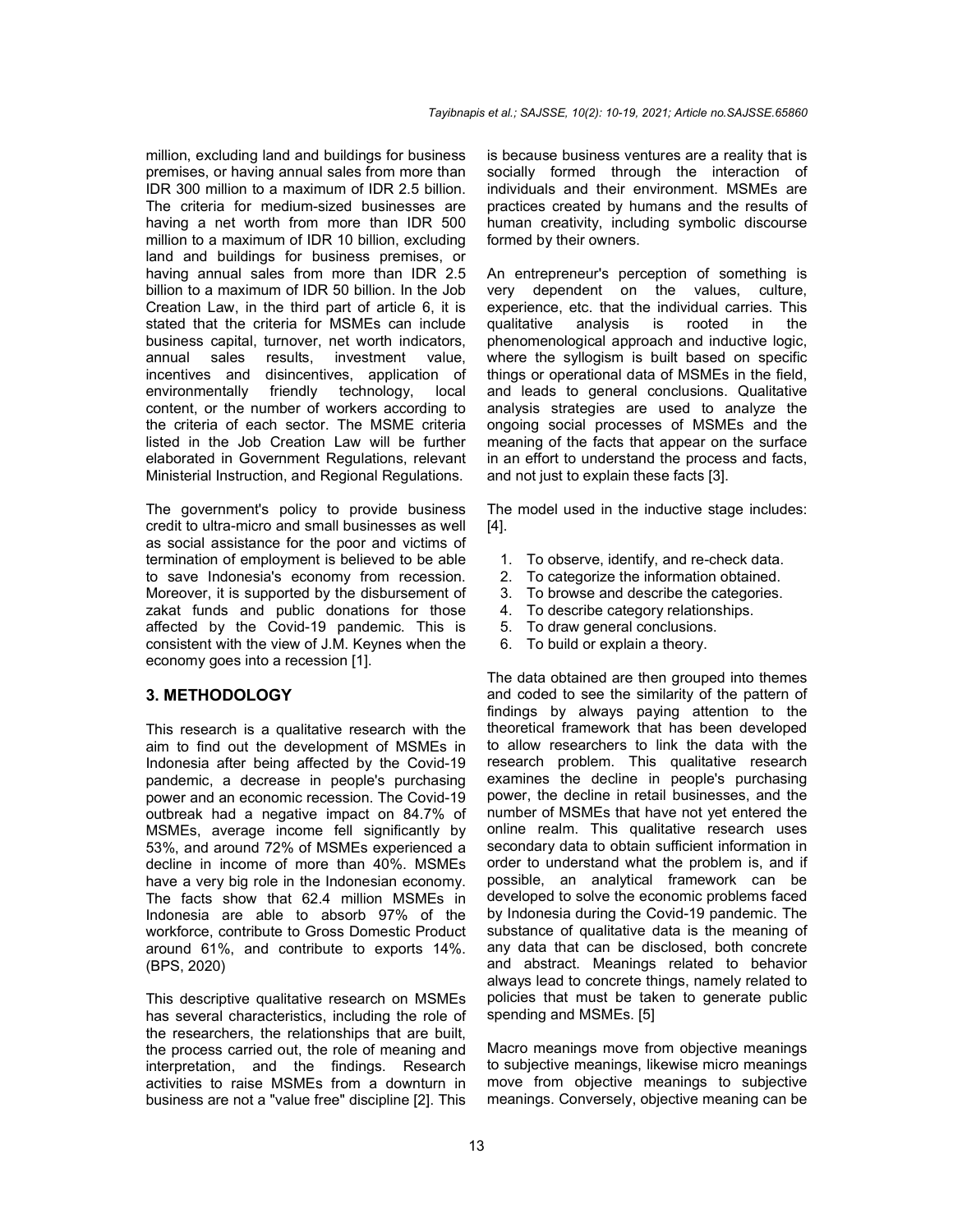micro and macro and subjective meaning can be micro and macro. Thus, this qualitative research is a research strategy that involves empirical investigation of certain contemporary phenomena in real-life contexts using various data collection methods [6] and relies on triangulation of data generated from 3 methods, namely interviews, participant observation, and review notes during the interview.

The type of interview used is in the form of a structured interview through the structure of questions compiled by the researcher with several informants who are business actors, Tamanagung villagers, and also Sidoarjo residents, and the type of observation used in this study uses non-participant observation. The pattern of observations made is to make observations at the location of the gathering of small and medium entrepreneurs in East Java.

Interviews are conducted with informants from MSME players who have successfully passed difficult times during the Covid-19 pandemic, such as MSME Batik Jetis in Sidoario, Mr. Slamet Riyadi, owner of a "*soto ayam*" (chicken soup) business in Magelang Regency, and Mrs. Erwin Dianawati, owner of a herbal medicine business in Magelang Regency. This qualitative descriptive study seeks to dismantle the existing conditions of MSMEs after a pandemic and economic recession which is associated with the development of digital technology and financial technology which is increasingly intertwined to the economy of micro businesses.

## **4. RESULTS AND DISCUSSION**

Based on the current developing conditions, the government should focus more on controlling the Covid-19 pandemic so that confirmed cases can decrease and give confidence to the public, especially the middle and upper class, to shop again and restore consumption, given that Indonesia's economic growth is still supported by household consumption expenditures. A stimulus for social protection and assistance to businesses can drive consumption growth. The growing consumption and purchasing power of the people will prevent Indonesia from an economic recession, considering that economic recovery with the graph V scenario is still possible, especially since the budget provided by the government is quite large in 2020 or IDR 203.9 trillion for social protection during the handling of Covid-19. However, it should be understood that the economic recovery will not be evenly distributed in all sectors. The

government has also prepared various scenarios to save small and ultra-micro business affected by Covid-19, including formulating MSME protection and rescue schemes, ranging from social assistance, tax incentives, relaxation and credit restructuring, to expanding financing.

Empowerment and comprehensive support for small businesses must be one of the government's priorities when carrying out transformation by restructuring the national economy in an effort to boost economic growth, prevent the recession and crisis of the Covid-19 pandemic, and significantly reduce unemployment and poverty. The number of micro and informal businesses is so massive that the empowerment of ultra-micro businesses such as hawkers and street vendors seems to significantly boost the national economy. Ultramicro enterprises are the lowest strata in micro and small businesses which are carried out by only one or two people with a capital of IDR 1 million - IDR 2 million, and are classified as lowincome or poor people. This group includes hawkers, street vendors, small stalls, traders in markets, and stalls with a daily income. In general, they have never had any contact with financial institutions and banks. In this regard, the government has prepared a budget of IDR 28 trillion to help business capital to 12 million small and ultra-micro entrepreneurs by 2020.

Social protection programs, such as social assistance, are demand-side interventions in preventing a decline in people's purchasing power with the aim of restoring the purchasing power of the poor and vulnerable to poverty. The economic recovery program is aimed more at MSMEs which contribute 99% to the national economy. Entrepreneurs are badly in need of a liquidity assistance program starting from restructuring, relaxation, and new capital assistance. Various programs for economic recovery have been launched by the government, such as the distribution of Presidential Assistance for micro-businesses, distribution of salary subsidies for formal workers through the Social Security Administering Body on Employment (*BPJS-Ketenagakerjaan*), launching the MSME website, and launching the MSME Digital Market for buying domestic MSME products. All these government programs for economic recovery must be carried out transparently and accountably.

MSMEs in the food sector require access to technology, especially in the processing or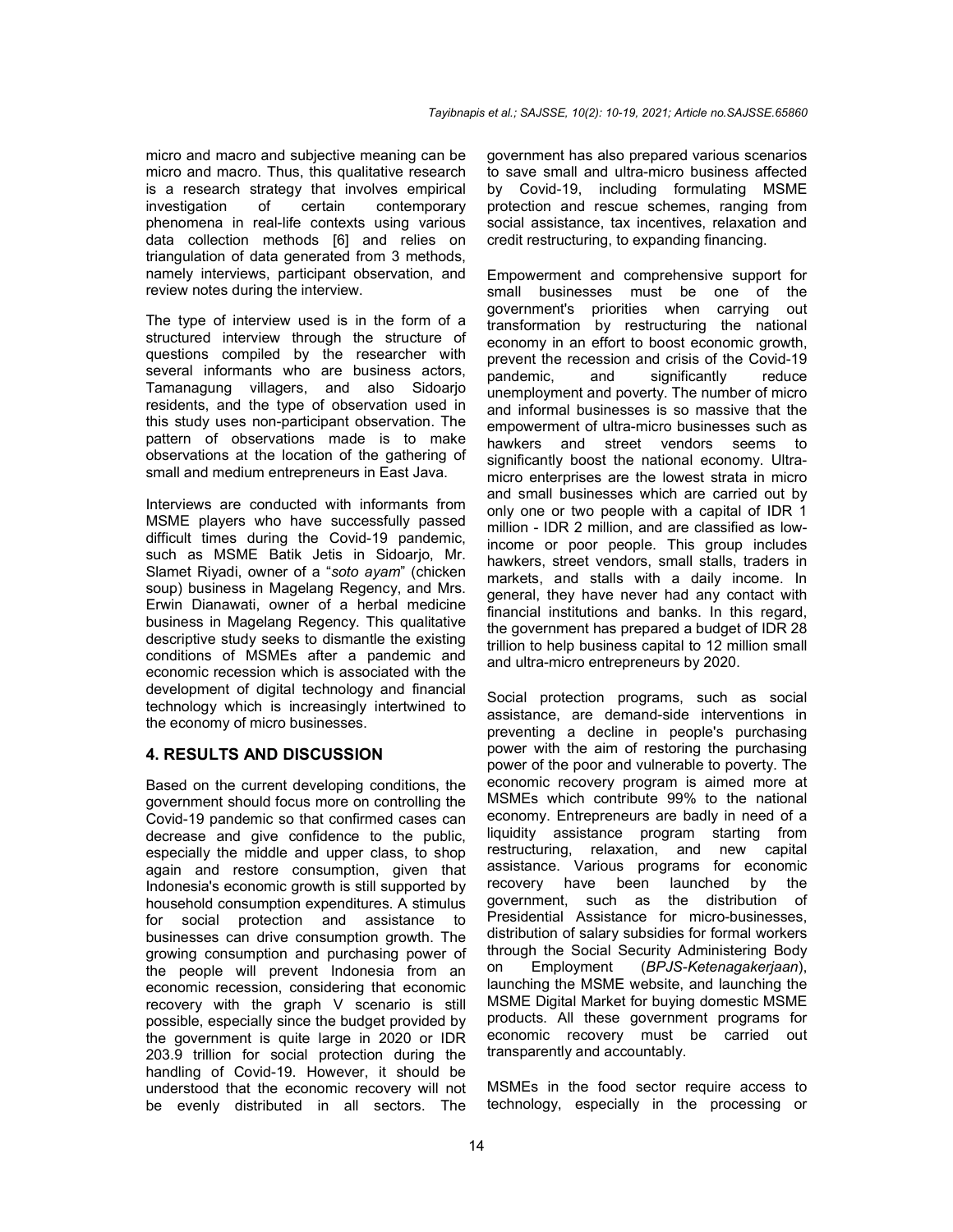production of food and beverages at the household kitchen scale, including packaging techniques that are able to extend the storage period of food, maintain food quality, and make food safe during the delivery process. Basically, consumers want leak-proof food packaging. In addition, the food packaging must be able to maintain the food temperature and moisture level, have a separator if the food consists of more than one component, and can be heated in a microwave or oven. The food and beverage packaging not only has a tight and transparent lid, but also has heat resistance and wearable quality according to health standards.

The rapid penetration of the internet in Indonesia has raised hopes for information technology that can empower individuals who have been far from economic and political centers. More than 50% of Indonesia's population is currently connected to the internet, and various aspects of people's lives are increasingly connected in the digital space for business, social interaction, finance, health care and education. Ultra-micro and micro entrepreneurs in underdeveloped villages who have difficulty obtaining capital services from banks can access digital storage services. Google's research explains that there are only 104 million people out of around 400 million adults in ASEAN countries who have fully enjoyed financial services. In fact, access to financial services is the key to driving the internet economy.

The use of digital financial services has the opportunity to drive the internet economy and is expected to support the financing of the productive sector. However, the biggest problem of financing the productive sector is the low productivity of ultra-micro-scale businesses. This means that business actors are expected to be able to use the internet to increase productivity, increase the number of products, and increase the variety of businesses. Ideally, economic achievement through the internet cannot only be seen from the trading platform provider, because the biggest influence is actually felt by the micro, small and medium entrepreneurs themselves. Moreover, the use of the internet can help ultramicro and micro businesses to play a bigger role as suppliers in the domestic supply chain so as to reduce the entry of imported goods.

According to the Ministry of Cooperatives and MSMEs, the number of MSMEs utilizing digital technology is only 8 million or around 13% of the total MSMEs. The low number of MSMEs using

digital technology is due to technology mastery constraints and unequal knowledge of online payment technology. Thus, integrating MSMEs in digital technology requires planned strategies and policies across institutions and sectors. Likewise, there should be planned social engineering to change the working behavior patterns of MSMEs towards working online, starting from the supply chain system, production, promotion and marketing, to payment, especially in order to compete with MSMEs from other countries. Mature strategies and policies are needed to make the internet an enhancer of the competitiveness of Indonesian MSMEs at the national and global levels.

Many parties believe that the MSME recovery program is capable of overcoming poverty and unemployment and encouraging economic growth, both locally and nationally. Local governments that have many MSMEs are trying to provide aid, credit, mentoring, online training, online bazaars, and stimulus funds to help arrange halal certificates and permits for MSME home industry products in an effort to encourage MSMEs to survive in the midst of the Covid-19 pandemic.

Technology-based corporations seem to continue to synergize with ultra-micro, micro, small and medium entrepreneurs in order to increase competitiveness in the market since the concept of digitalization and high creativity is an absolute requirement for market development at this time. Therefore, MSMEs should join the organizers of electronic commerce. The price of smart phones that are increasingly affordable by all levels of society allows mobile applications to enter all aspects of life, such as shopping, transportation, reservations, and food delivery. Moreover, pulse packages are getting cheaper and easier to obtain. It is at this point that ultramicro, micro, and small businesses become an important part of the game to stream goods and services in the frame of the digital economy. Small businesses have a greater advantage than modern retail which is full of rules. Another advantage is that their position which is free to spread to remote areas allows small businesses to reach more consumers than modern retail.

Digital technology is increasingly intertwined with previously unseen advantages. A number of start-ups and e-commerce players, such as *Bukalapak, Tokopedia, Kudo, Warung Pintar* and *Kiosan*, are serious about empowering small shops and MSMEs. Various strategies have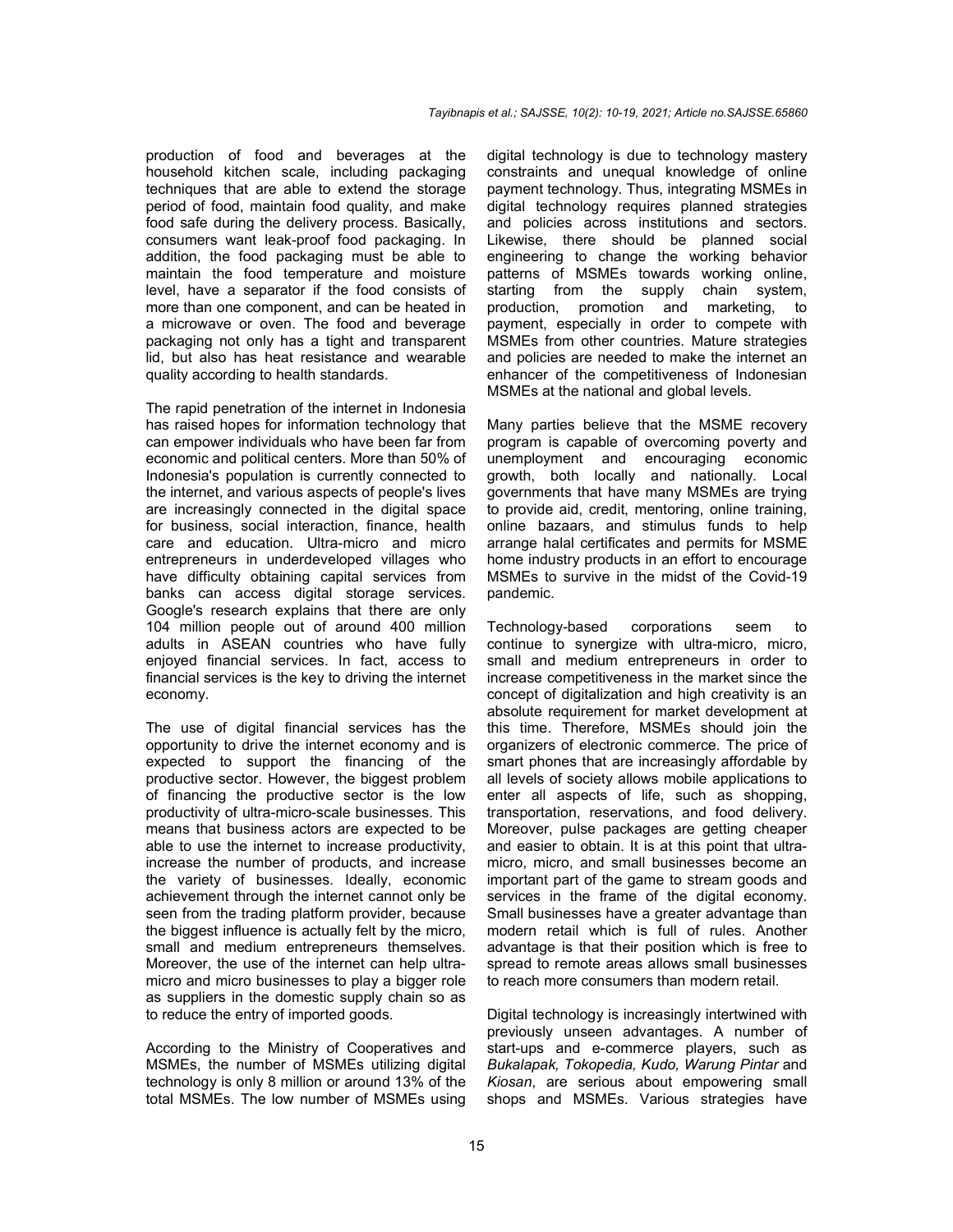been carried out by players to stimulate small shops and small businesses, ranging from as a means of channels, online bank payment points for various digital transactions by smart agents, online to offline businesses, to providing education to shop owners or small businesses so that their business activities are managed properly, efficiently, and effectively.

For principals, small shops and businesses are not only as a means of creating sales volume, but also as a tester point so that consumers are willing to try new products and have the potential to become a place for promotion. It should be understood that principals need a container so that their products can be sold or purchased by consumers. So far, the path is long. At first, principals must send their products to distributors, and then the distributors send the products to the stores or retails. In the future, it is necessary to establish a customer journey through an *omni* channel, integration between offline and online, where consumers can buy online and take their goods offline, as it is now taking place in developed countries, such as Alibaba. With the integrated pattern, there will be many things that can be developed. In the future, stalls and MSMEs will become part of the ecommerce ecosystem and the mainstay of sales for fast moving consumer goods (FMCG) producers.

The enormity of shop transactions can also be detected through the activities of banking circles that market smart products by inviting shop owners to collaborate, such as BRI Link and BNI with Agent 46 products. Likewise, PT. HM. Sampoerna, Tbk has developed stores in the regions into Sampoerna Retail Community (SRC) since 2008 and has been able to build 106,000 grocery stores in 34 provinces. This kind of pattern is beneficial for both parties, where the owners get revenue and the producers get insights from the lowest retailers who are in direct contact with consumers. Principals can obtain information from shop owners regarding customer voice data. In the future, small stalls will still play an important role as a marketing channel, considering that stalls, as a retail business entity, have the strongest engagement and markets.

The economies that are at the base of the pyramid tend to gradually show improvement every year. Small businesses that produce very affordable goods, traditional stalls, and hawkers have proven to be the drivers of the circulation of money at the base of the pyramid. The increasingly affordable price of smart phones by all levels of society allows mobile applications to enter all aspects of people's lives, and is supported by the lower price of pulse packages. Based on Law Number 20 of 2008 concerning Micro, Small and Medium Enterprises (MSMEs), small traders are classified as micro business groups with assets of not more than IDR 50 million and a maximum turnover of IDR 300 million per year.

With a contribution of 61.1% to Gross Domestic Product, the recovery of the ultra-micro and MSME sectors is very urgent amidst the pressure of the Covid-19 pandemic. However, the facts show that the problems faced by business actors are so complex that stimulus and capital assistance alone appear inadequate. It turns out that micro, small and medium entrepreneurs are badly in need of assistance, such as entering the digital system economy, opening new markets, and increasing product competitiveness. Likewise, communication and socialization are needed in an effort to empower MSMEs, including solutions to raw material problems and increasing MSME certainty consistently. MSME recovery cannot be separated from the use of information technology, considering that digitalization is the key for business actors to be able to survive and develop amid the Covid-19 pandemic.

So far the number of business actors who have entered the digital ecosystem is still relatively small. This means that solutions and innovation are urgently needed for digitizing MSMEs. However, the process of digitizing MSMEs cannot take place immediately and it is best to join electronic trade providers, such as *Shopee, Tokopedia* and *Bukalapak*. Efforts to digitize MSMEs need to be maintained in various ways, including consistent and routine mentoring by ecommerce companies. Digital technology-based financing for ultra-micro is indeed intended to accelerate penetration and inclusive finance, considering that ultra-micro business actors still have difficulty accessing bank financing due to various factors, such as not having a bank account, location that is difficult to reach, or very small business scale.

Due to their strategic role in development, MSMEs must continue to be developed. There should be mutual reinforcement between MSMEs and large businesses in the context of equitable distribution and realizing the greatest possible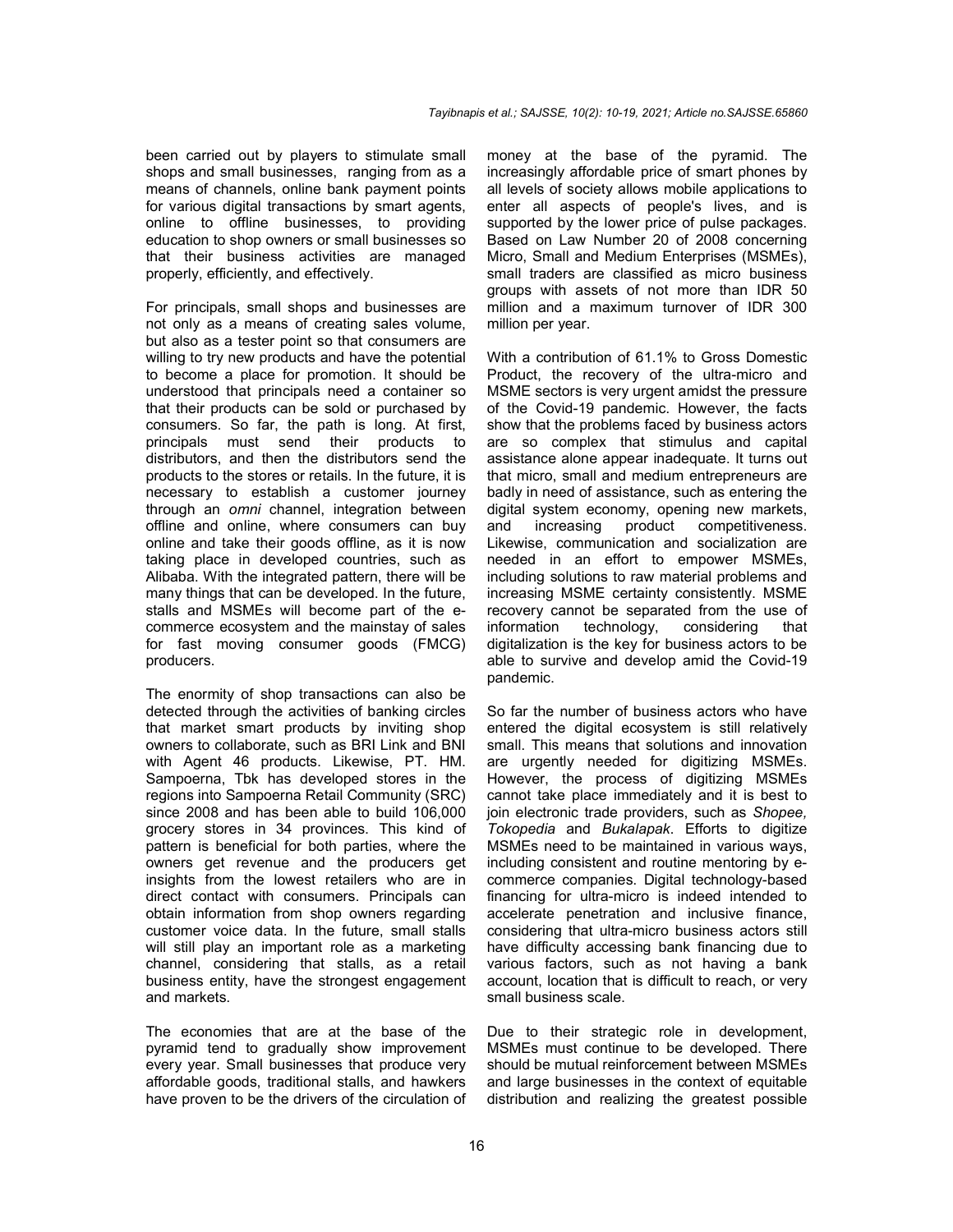prosperity for the entire community. The government is obliged to direct, guide, protect and foster the business climate. In addition, the capacity of MSMEs including agricultural businesses from time to time needs to be considered, given that most Indonesians live and depend their economy on this sector.

Many efforts to develop and empower MSMEs have been carried out by the Central, Provincial, Regency, and City Governments, including State-owned enterprises and Regional-owned enterprises. Various schemes of assistance and support have been developed, including soft credit assistance (interest subsidies), MSME partnerships with large companies, plasma and plasma core models, and development of superior MSME products. However, the problems faced by MSMEs still cover structurally so that there are still many micro small and medium entrepreneurs who are actually feasible, but not bankable.

One of the efforts to overcome this problem is through business partnerships between macro, small and medium entrepreneurs and related parties. Through this business partnership, it is hoped that a mutualistic symbiosis will soon be formed so that the shortcomings, limitations and problems above can be resolved immediately. Favorable relationships should continue to be developed, for example with fellow MSMEs, cooperatives, private sector, State-owned enterprises or Regional-owned enterprises, and large businesses. In general, it is known that economic activities in Indonesia are economic activities in Indonesia are simultaneously carried out by cooperatives, the private sector, and State-owned enterprises and Regional-owned enterprises.

The development of MSMEs in the dimension of regency / city / provincial development, which is based on a populist economic system, is aimed not only at reducing the problem of gaps between groups, income, between actors, and employment, but also at expanding economic business and making a significant contribution to accelerating structural change, that is, by increasing the national economy and national economic resilience.

Efforts to strengthen and empower MSMEs have been carried out by the Central / Provincial / Regency / City Governments, State / regionalowned enterprises, non-profit organizations and some large-scale national / foreign private companies / joint ventures. This is due to the

importance of cooperation between MSMEs and large companies, plasma and plasma core models, as well as the development of superior products to strengthen MSMEs in the face of hyper competition [5].

The society formed in the 21st century is a knowledge-based society where the basis of economic resources is not material, capital, or labor, but knowledge. This is closely related to the dissemination of information to the public. Today's consumers are not only passively waiting for information about the desired product, but also actively seeking information and even providing comments about a product. This condition is made possible by technological advances in telecommunications, especially the internet. Consumers can form a community in cyberspace that can communicate with each other, exchange information, provide comments, and express their wishes. Thus, consumers nowadays have undergone a change of role. They are more willing to be noticed and involved. They are no longer an object, but mutually beneficial partners.

Today's business environment has been in a conceptual era and has changed from a dynamic business environment to a turbulent business environment. All components involved in the business environment (producers - consumers suppliers - distributors - banking - insurance local government - associations) are no longer possible to deal with it alone. Synergy between business actors is a determinant of success in doing business and shaping relationship marketing. Commitment and trust are two things that are central to the success of relationship marketing in order to develop marketing productivity and increase profitable shared value.

In an effort to expand the market, both domestic and foreign, MSMEs need halal certification in order to be able to penetrate the member countries of the Organization of Islamic Cooperation (OIC) in food products, cosmetics, and medicines. It should be noted that the market share of the three products is still below Brazil, France, Germany and the United States. The Ministry of Trade of the Republic of Indonesia seeks to take advantage of policy instruments, such as the export-import relaxation policy for halal products, to increase exports, strengthen access to international markets, and strengthen the position of exporters of halal products. In addition, the government is also trying to make halal certificates issued by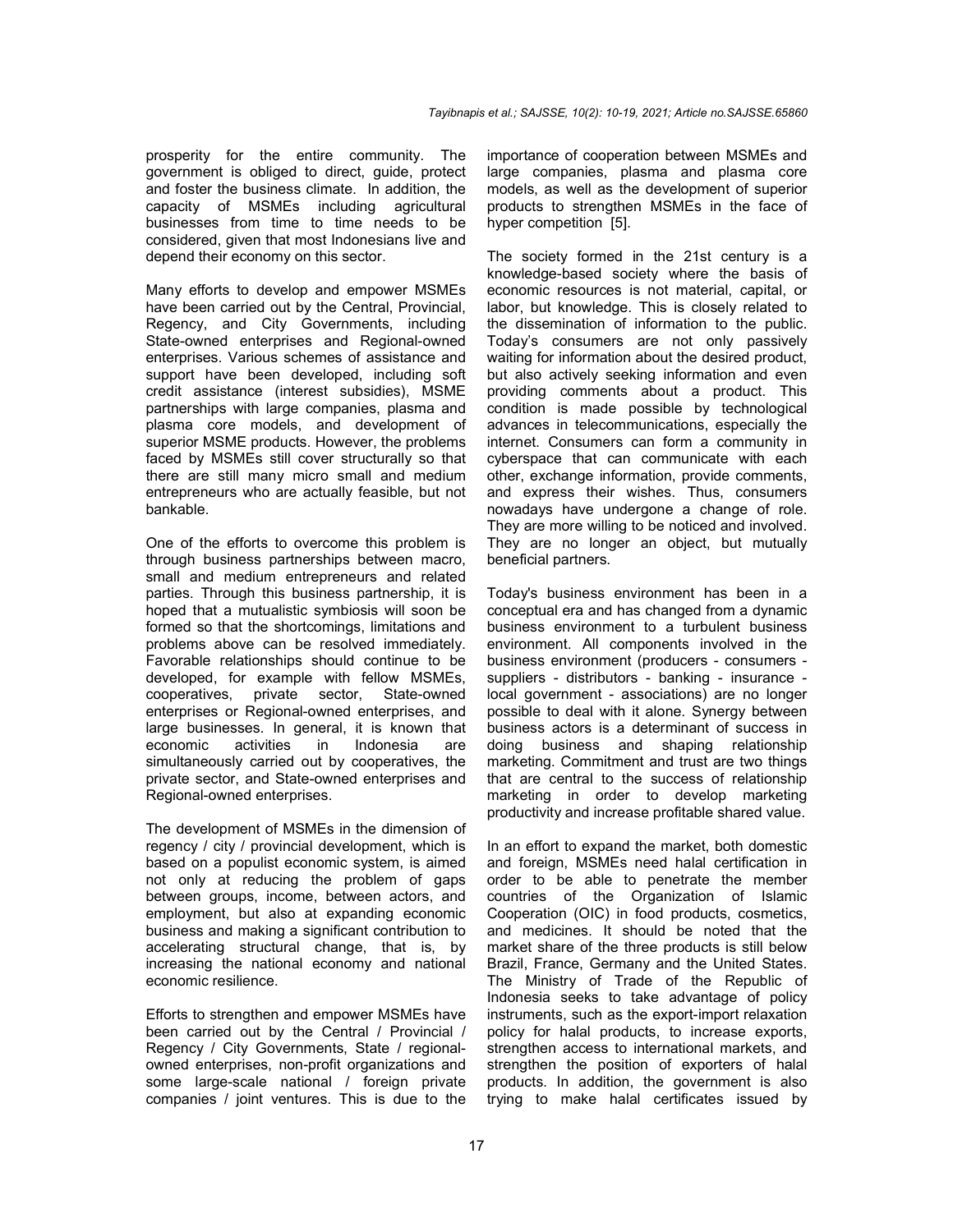Indonesia acceptable in all export destination countries and able to penetrate the export market without being constrained by tariff or non-tariff barriers.

Malaysian halal product standards are more internationally recognized than Indonesian halal product standards. Therefore, the government needs to work hard so that the Indonesian halal product standards can also be recognized abroad, especially in OIC member countries. Ideally, this could be an added value for MSME products. The market potential for halal products is actually still wide open in Indonesia itself, Africa, the Middle East and South Asia. Currently the Government is preparing a Minister of Finance Regulation to regulate the cost of halal certification for MSME products, as a derivative of the Job Creation Law, in order to exempt MSMEs from the cost of halal certification and expand halal certification institutions for MSME products [7].

If handled properly and maximally, MSMEs in Indonesia have the opportunity to contribute to a Gross Domestic Product of USD 140 billion or around IDR 2.052 trillion in 2030. However, until now, MSMEs seem to have not been optimal in seizing opportunities due to limited assistance and mentoring, especially in adopting digital technology and facing limited production capacity, capital, and human resources. In addition, there are limitations to meeting standard certification requirements and marketing products. The issuance of a policy for SOEs to provide projects under IDR 14 billion to MSMEs can greatly help MSMEs move up in grade. Moreover, the Ministry of Trade has taken several steps including maximizing trade representatives abroad, strengthening the competitiveness of MSMEs, encouraging the provision of facilitation for exporters, providing<br>virtual promotions, exploring business virtual promotions, exploring<br>opportunities, and facilitating opportunities, and facilitating one-on-one meetings between exporters and buyers abroad [8].

Every micro, small and medium entrepreneur is required to be able to personalize their digital tools and make themselves open to the communities they need. Despite the sophisticated information and technology, humans still need to be aware of the purpose of their job or task. According to Phil Simon (2011), actually platform is not something new in the business world. Customer Technology users have also taken advantage of services with platforms to reach and connect with each other in order to obtain information and make transactions, both goods and services. Business platforms that are currently developing are no longer reliant on physical assets and natural resources, but on technology-assisted collaborative functions, such as *Bukalapak, Blibli, Tokopedia, Shopee*, *Traveloka*, and *Lazada*, including financial technology start-ups.

## **5. CONCLUSION**

Digitalization has proven to be able to open up *inclusivity* and *electronification* in Indonesia. Digitalization and *electronification* of services can actually support economic recovery programs, such as the distribution of social assistance and financing for MSMEs. *Electronification* makes the distribution of social assistance more targeted and timely, which in turn will have an impact on improving domestic consumption as the main<br>support for national economic growth. support for national economic Digitalization of payment and financing systems has the potential to open financial access to 62.9 million MSMEs and 51% of the population (91.3 million people) who have not been reached by banking access.

MSMEs need to be continuously encouraged so that they can be integrated into the national production system or global supply chain. MSMEs must be able to work on local advantages to produce special products so that they can be more competitive in both the domestic market and the international market. This kind of pattern has long been applied in Japan, China and South Korea. Several regions in Indonesia have domestic advantages, such as a wealth of unprocessed marine products, agriculture, plantations, and others. Thus, MSMEs need to develop these unprocessed products into special products to fill the global market. The market for special products is a form of market that must be worked on by MSMEs, considering that the uniqueness or locality of MSME products in the creative field has its own selling value compared to mass manufactured products.

## **CONSENT**

As per international standard or university standard, respondents' written consent has been collected and preserved by the authors.

#### **COMPETING INTERESTS**

Authors have declared that no competing interests exist.